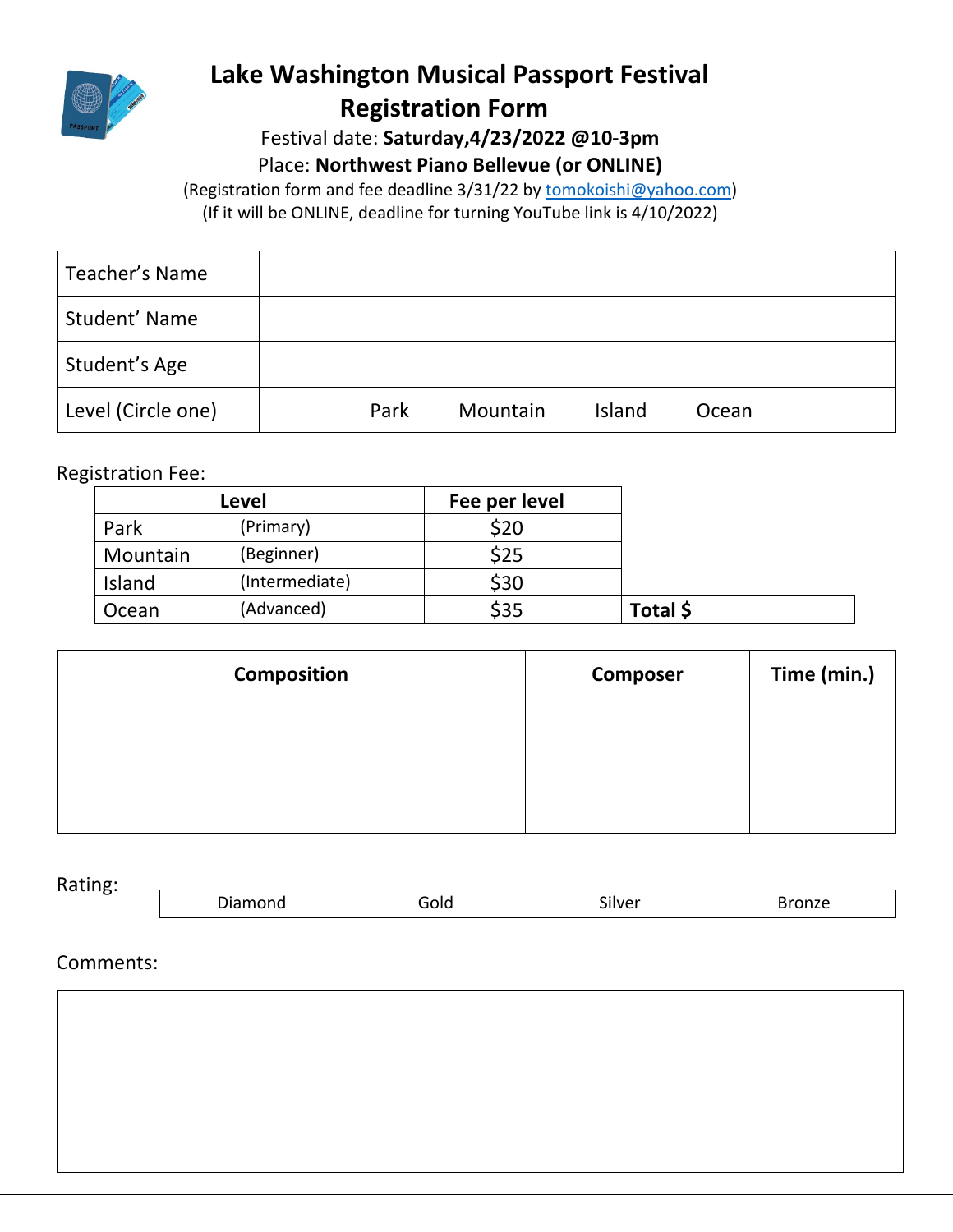## *Music*

Please only use music sheet obtained from legal sources. The music needs to be scanned and sent to the assigned teacher. Music should be memorized. Performing with music is allowed but will decrease your rating by one level.

|                 | Level          | <b>Level Indication</b> | Fee per<br>level | <b>Time Frame</b>       |
|-----------------|----------------|-------------------------|------------------|-------------------------|
| <b>Park</b>     | (Primary)      | 5 fingers               | \$20             | Up to 2 years (1 min.)  |
| <b>Mountain</b> | (Beginner)     | Faber Level 2 and up    | \$25             | Up to 3 years (4 min.)  |
| Island          | (Intermediate) | Sonatina, Burgmuller    | \$30             | Up to 4 years (6 min.)  |
| Ocean           | (Advanced)     | Sonata                  | \$35             | 5 years and more (up to |
|                 |                |                         |                  | 10 min.)                |

### *Performances*

Perform two memorized pieces (or more for Primary level) of music each from different eras. Practicing prior to the performance might be possible at teaching studios at back of the store. Please ask the store before using the facility.

### *\*Recording & Submission (In case of pandemic)*

In case of pandemic, the event will be held online. Students must record their performance and submit it to the chair by creating "one YouTube link per student" by no later than 4/10/2022. It is recommended to perform on either a tuned piano or 88-key digital keyboard. Students can finish their performance with bow at the end. Be sure to include performer's upper body including face and hands in a recording.

### *Grading Criteria*

The performance as written in the score is what is evaluated. Missing a few notes does not automatically lower the level.

| Diamond | An exceptional performance. Convincing, impressive as mature performance. |
|---------|---------------------------------------------------------------------------|
| Gold    | Good performance with memory following most of the indication in music.   |
| Silver  | Fair performance with several improvements needed.                        |
| Bronze  | Participation of the event.                                               |